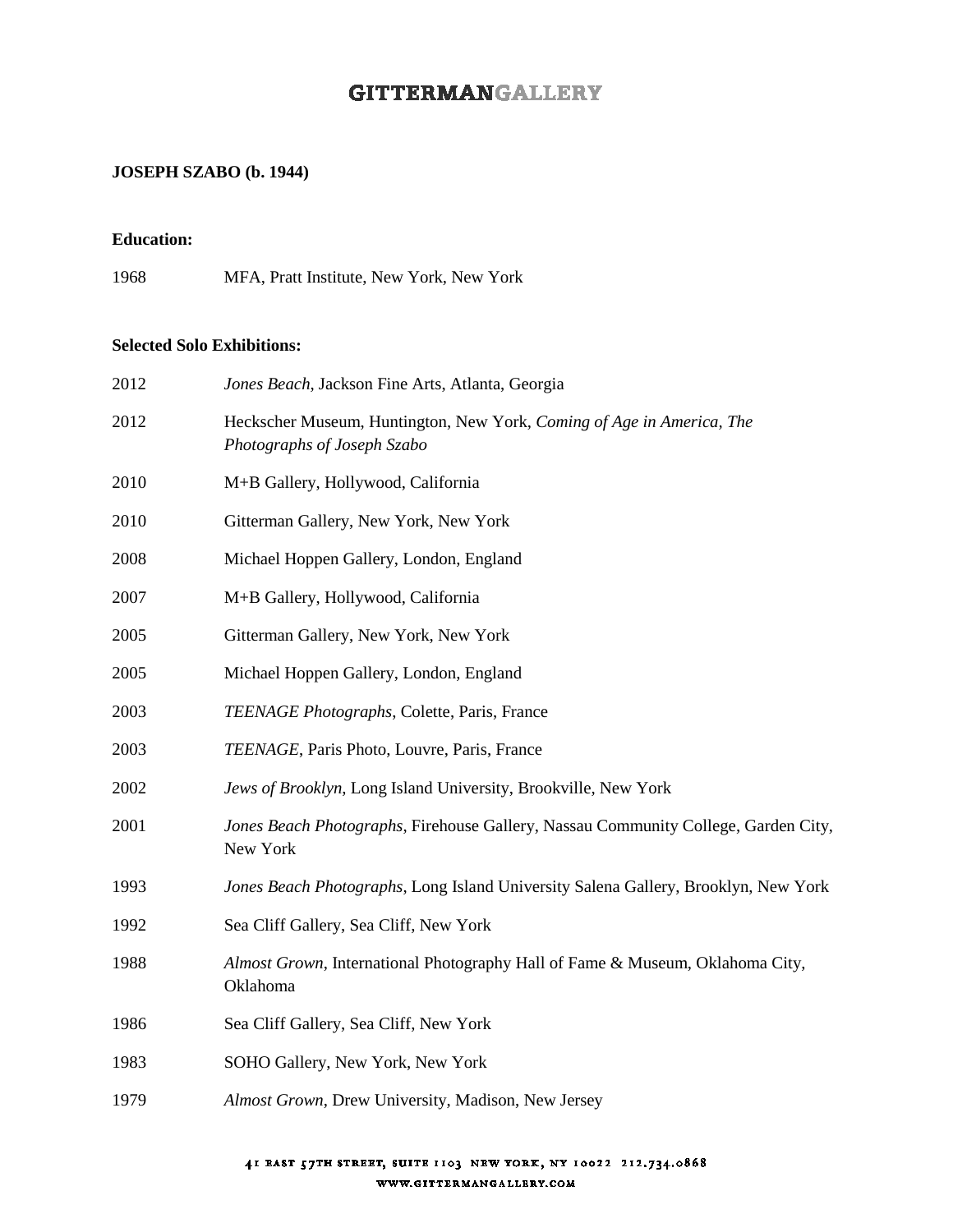| 1978 | Almost Grown, International Center of Photography, New York, New York          |
|------|--------------------------------------------------------------------------------|
| 1978 | <i>Almost Grown, Jorgensen Gallery, University of Connecticut, Connecticut</i> |
| 1975 | <i>Mid-Town Y Gallery, New York, New York</i>                                  |

# **Selected Group Exhibitions:**

| 2013 | Car Culture, Heckscher Museum, Huntington, New York                   |
|------|-----------------------------------------------------------------------|
| 2012 | Portrayal/Betrayal, Santa Barbara Museum of Art, California           |
| 2012 | Celebrating 125 Years, 125 Icons, Pratt Institute, New York, New York |
| 2000 | Presumed Innocent, CAPC Musee d'art contemporain, Bordeaux, France    |
| 1984 | Recent Acquisition, Museum of Modern Art, New York, New York          |
| 1983 | 10th Anniversary Exhibition, Drew University, Madison, New Jersey     |
| 1982 | l0th Anniversary Exhibition, Mid-Town Y Gallery, New York, New York   |
| 1982 | Perceptions, National Art Alliance, New York, New York                |
| 1980 | American Vision 1980, N.Y.U. Galleries, New York, New York            |
| 1979 | Venezia '79 Biennial, Venice, Italy                                   |
| 1978 | Light Work Gallery, Syracuse University, Syracuse, New York           |
| 1975 | Coming of Age in America, Mid-Town Y Gallery, New York, New York      |
| 1974 | Artists of Suffolk County, Heckscher Museum, Huntington, New York     |

### **Monographs:**

| 2010 | Jones Beach, by Joseph Szabo, Abrams Image       |
|------|--------------------------------------------------|
| 2003 | <i>TEENAGE</i> , by Joseph Szabo, Greybull Press |
| 1978 | Almost Grown, by Joseph Szabo, Harmony Books     |

# **Selected Publications:**

*Teen Vogue*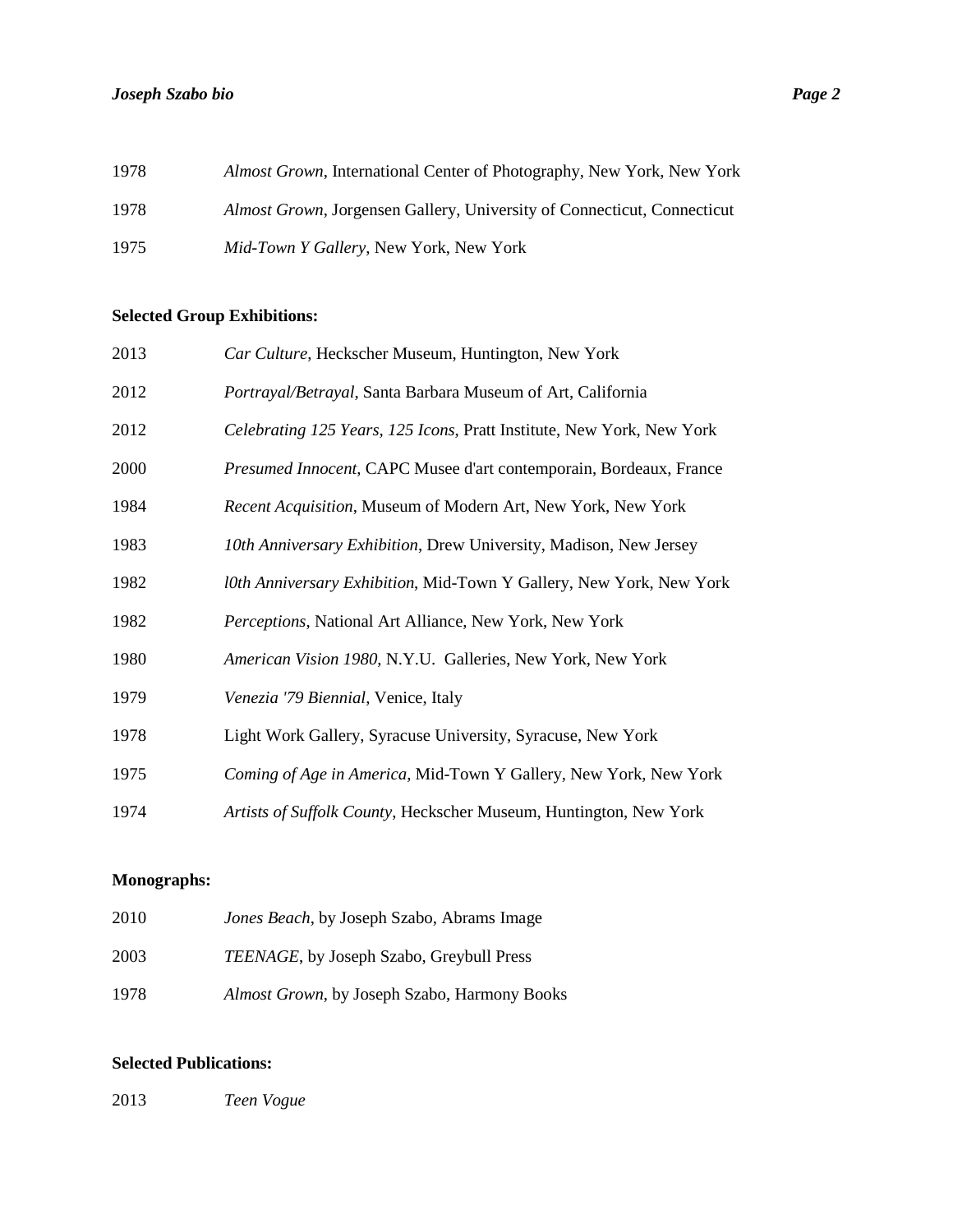| 2012 | The Hunger Magazine, Australia           |
|------|------------------------------------------|
| 2012 | M Le Monde, Paris                        |
| 2010 | New York Post                            |
| 2010 | <b>Wall Street Journal</b>               |
| 2010 | Men's Vogue                              |
| 2010 | Russh, Australia                         |
| 2010 | L'Officiel Hommes, Paris                 |
| 2010 | New Yorker                               |
| 2010 | New York                                 |
| 2010 | Monster Children Photo Annual, Australia |
| 2010 | Mirage                                   |
| 2010 | Modern Design, London                    |
| 2010 | Dazed and Confused, London               |
| 2010 | <b>Bebe</b>                              |
| 2010 | <b>B&amp;W</b> Magazine                  |
| 2008 | Marie Claire                             |
| 2008 | Time Out, London                         |
| 2008 | Time Off, London                         |
| 2008 | The World of Interiors, London           |
| 2008 | The Sunday Times Magazine, London        |
| 2008 | Telegraph, London                        |
| 2008 | Sunday Telegraph Magazine, London        |
| 2008 | Stella, Little Black Book, London        |
| 2008 | House and Garden                         |
| 2008 | Metro, London                            |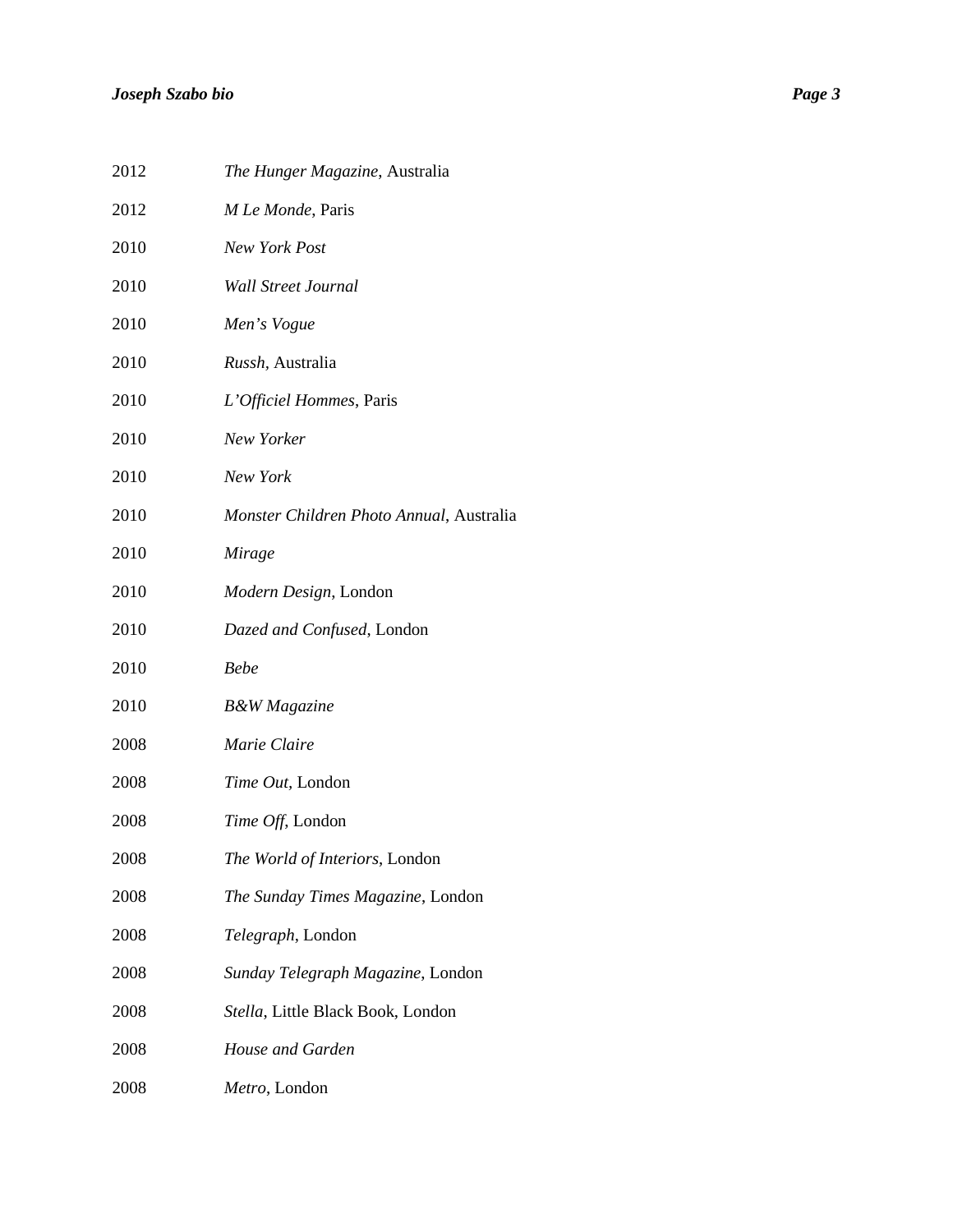| 2007 | IZ Magazine, Istanbul                                                    |
|------|--------------------------------------------------------------------------|
| 2005 | Women's Wear Daily                                                       |
| 2005 | New Yorker                                                               |
| 2005 | Monster Children Photo Annual, Australia                                 |
| 2005 | Royal Photographic Society Journal, #2, London                           |
| 2005 | Dazed and Confused, London                                               |
| 2005 | CR, The Annual, London                                                   |
| 2005 | <b>Harpers</b>                                                           |
| 2005 | Genis ACI Fotograf                                                       |
| 2005 | Esquire                                                                  |
| 2005 | <b>B&amp;W</b> Magazine                                                  |
| 2005 | Carl's Cars, #8                                                          |
| 2004 | American Photographer, On Campus, Mentor Joseph Szabo                    |
| 2004 | TEENAGER, Doingbird, #7, Australia                                       |
| 2004 | Teen Vogue                                                               |
| 2004 | Vogue, (French, Italian, Russian, Japanese)                              |
| 2004 | TEEN SPIRIT, The Independent, The Sunday Review, by Robin Muir           |
| 2004 | STUDENT BODIES, American Photo on Campus by Lorraine Calvacca            |
| 2003 | TEENAGE, Vanity Fair, New York, November                                 |
| 2003 | TEENAGE, Numero Homme, Paris, September                                  |
| 2003 | TEENAGE, PDN, New York, November                                         |
| 2002 | TEENAGERS, Doingbird #3, Australia                                       |
| 2000 | Lifers by Greg Donaldson, New York Magazine, Aug.21                      |
| 2000 | Teenage Culture, Les Inrockuptibles, Paris, France, August               |
| 2000 | Sofia Coppola's Photography Collection, Les Inrockuptibles, September 26 |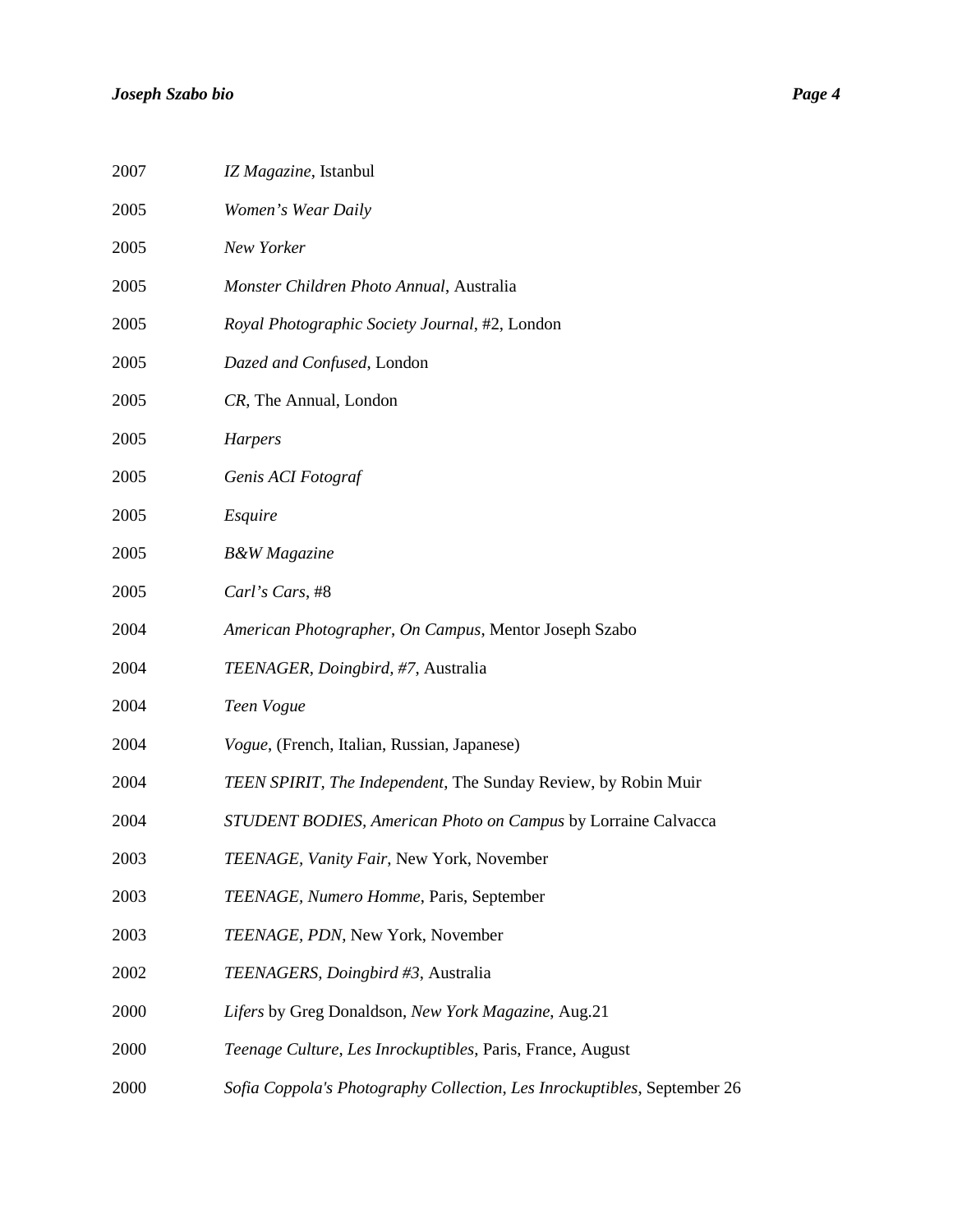| 1987 | Mothers and Daughters, Aperture                           |
|------|-----------------------------------------------------------|
| 1987 | Athletes: Photographs 1860-1986, by Ruth Silverman, Knopf |
| 1982 | Photographing Children, Time-Life Library of Photography  |
| 1981 | <i>The Summer Show, Camera Arts</i>                       |
| 1978 | Matthew, Camera 35                                        |
| 1977 | <i>The Family of Children, Ridge Press</i>                |
| 1977 | Adolescence, U.S. Camera Annual '77                       |

#### **Awards:**

| 1999 | <b>PIEA</b>                                             |
|------|---------------------------------------------------------|
| 1984 | Photography fellowship, National Endowment for the Arts |

### **Collections:**

| Bibliothèque National in Paris, France                  |
|---------------------------------------------------------|
| Bowdoin College Museum of Art, Maine                    |
| Brooklyn Museum, Brooklyn, New York                     |
| Center for Creative Photography, University of Arizona, |
| Tucson, Arizona                                         |
| George Eastman House, Rochester, New York               |
| Hungarian Museum of Photography, Hungary                |
| International Center of Photography, New York, New York |
| Metropolitan Museum of Art, New York, New York          |
| Milwaukee Art Museum, Milwaukee, Wisconsin              |
| Museum of Modern Art, New York, New York                |
| Pratt Institute, Brooklyn, New York                     |
| Rhode Island School of Design, Providence, Rhode Island |
|                                                         |